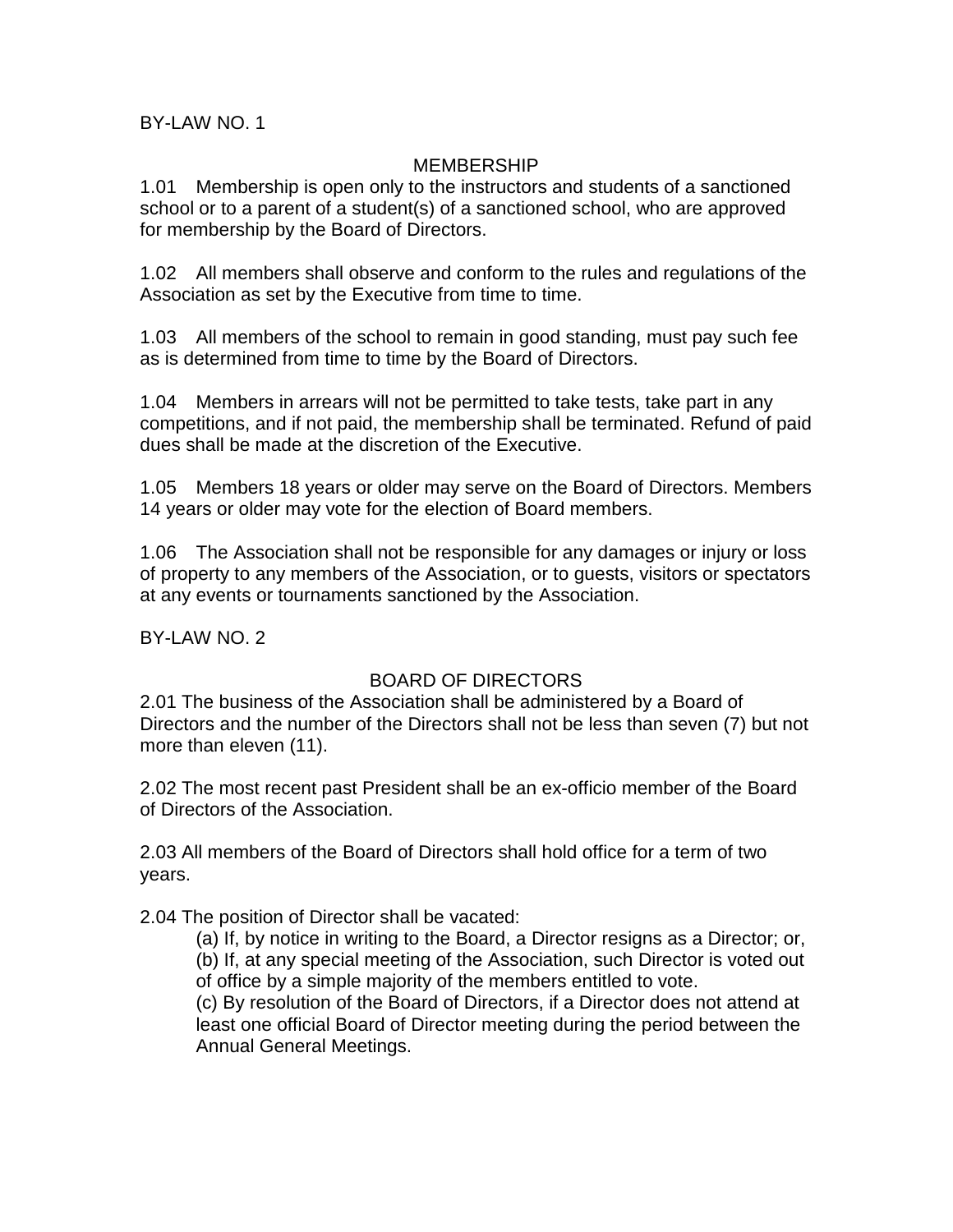2.05 Any vacancy on the Board of Directors may be filled by the Board until the first general meeting of the membership following the occurrence of the vacancy.

BY-LAW NO. 3

## **OFFICERS**

3.01 At the first meeting of the Board of Directors following the Annual General Meeting, the Board shall elect from its own number its officers.

3.02 The officers of the Association shall be a President, Vice-President, Treasurer and Secretary who shall be collectively known as the Executive. The positions of Treasurer and Secretary can be carried on by a single person but that person would continue to only have one vote.

3.03 The President or his/her designated representative shall act as Chairman of all executive and general meetings, and supervise the Association. When unable to do so, the Vice-President shall act for him. The President shall hold office until his successor has been duly elected at the Annual General Meeting.

3.04 The President shall be an ex-officio member of all committees with the exception of the Nominating Committee.

3.05 The Secretary shall keep the minutes of the meetings of the Board of Directors and of the Association. He shall attend to all the correspondence of the Board, prepare and receive all notices and documents, draft the minutes of all meetings, investigate applications for membership and report therein to the Board, and generally perform all the ordinary duties of a Secretary. He shall have custody of the corporate seal and shall have the power to certify all documents.

3.06 The Treasurer shall have charge and custody and be responsible for all funds of the Association which he shall deposit in the Association's name in such bank as may from time to time be designated by the Board of Directors. He shall submit a financial statement at the end of each fiscal year and whenever requested to do so by the President. With the exception of monies collected by the Fundraising Committee, all funds of the Association shall be deposited by the Treasurer; all disbursements of the funds of the Association shall be paid by cheque.

3.07 A quorum of the Executive shall be three officers.

BY-LAW NO. 4

# DUTIES OF THE BOARD

4.01 The Board of Directors shall be responsible for the general management of the affairs, funds and records of the Association.

4.02 The Board shall establish committees with the name, designation and responsibilities as are deemed appropriate from time to time.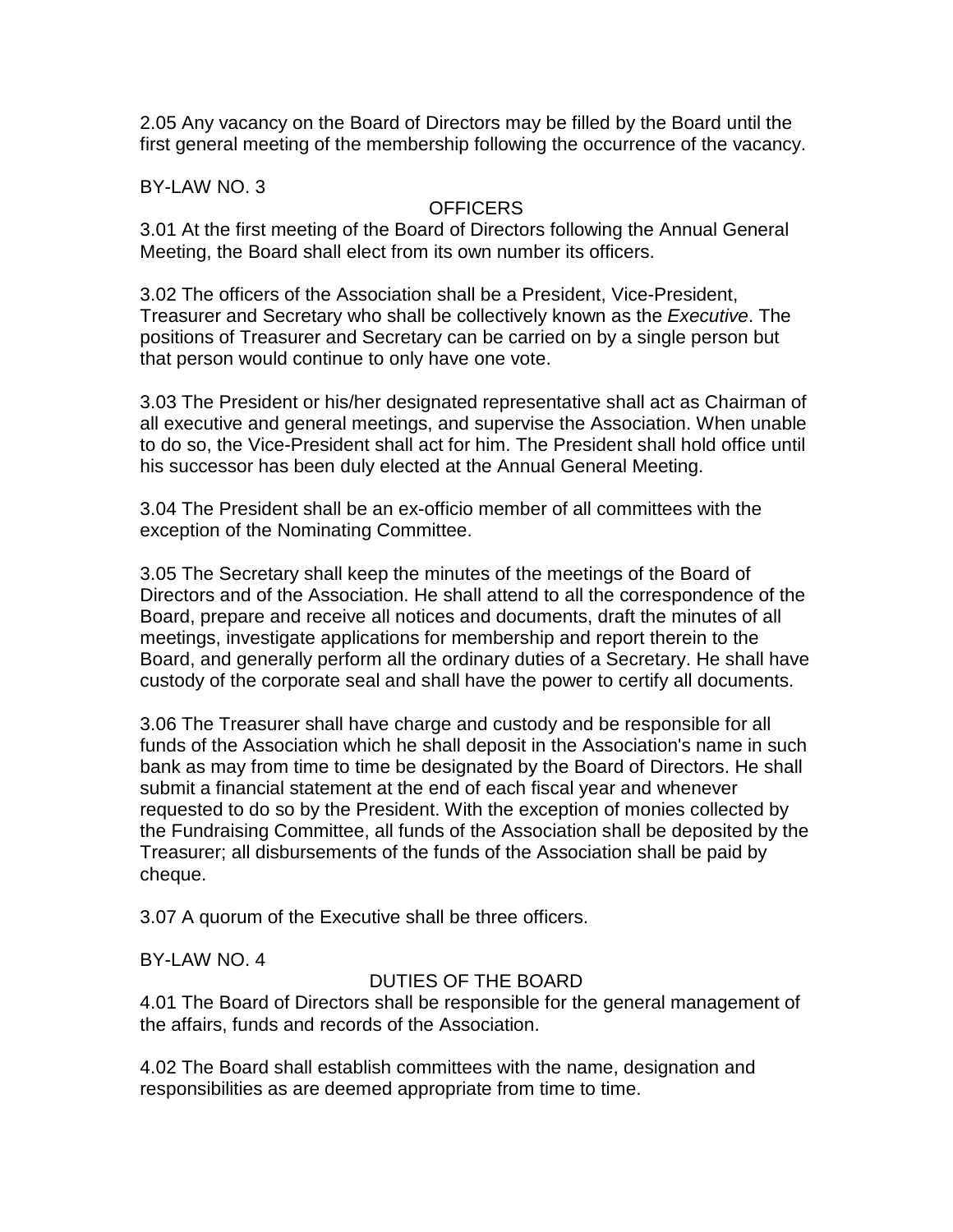4.03 The Board of Directors is empowered from time to time to establish the structure, schedule of events, entry fee, and all other matters generally and appropriately associated with the competitions, displays and exhibitions of Taekwondo.

4.04 The Board of Directors, through its committee structure, is empowered to seek corporate sponsorship and any donations in support of the objects of the Association.

4.05 The Board of Directors shall appoint proper signing officers from its number, which officers shall be responsible for signing all cheques, notes and obligations of the Association.

4.06 It will be the duty and responsibility of the Board of Directors to ensure that any moneys raised by the Association through the competitions, displays and exhibitions of Taekwondo are used in accordance with the objectives of the Association. The Board of Directors may delegate any of these duties to the Fundraising Committee, but the Board of Directors shall remain ultimately responsible.

BY-LAW NO. 5

### **COMMITTEES**

5.01 The Board is empowered to employ, either on a full or part-time basis, such personnel as are required from time to time for the proper operation of the Association.

5.02 All or any expenses paid to the members of the Board of Directors or to committee members shall be determined and approved by the Board of Directors.

5.03 The Board of Directors shall have the power to create and to specify the membership of the duties of such standing or special task committees as may be found necessary from time to time to carry our the work of the Board of Directors and shall have the power to dissolve such committees.

5.04 With the exception of the Parent's Committee, all members of a committee and the Chair of the committee shall be appointed by the Board of Directors.

5.05 The Chair of each committee shall appoint the Vice-Chair of that committee from the members of that committee. The Vice-Chair shall act as Chair, should the Chair be unable to act.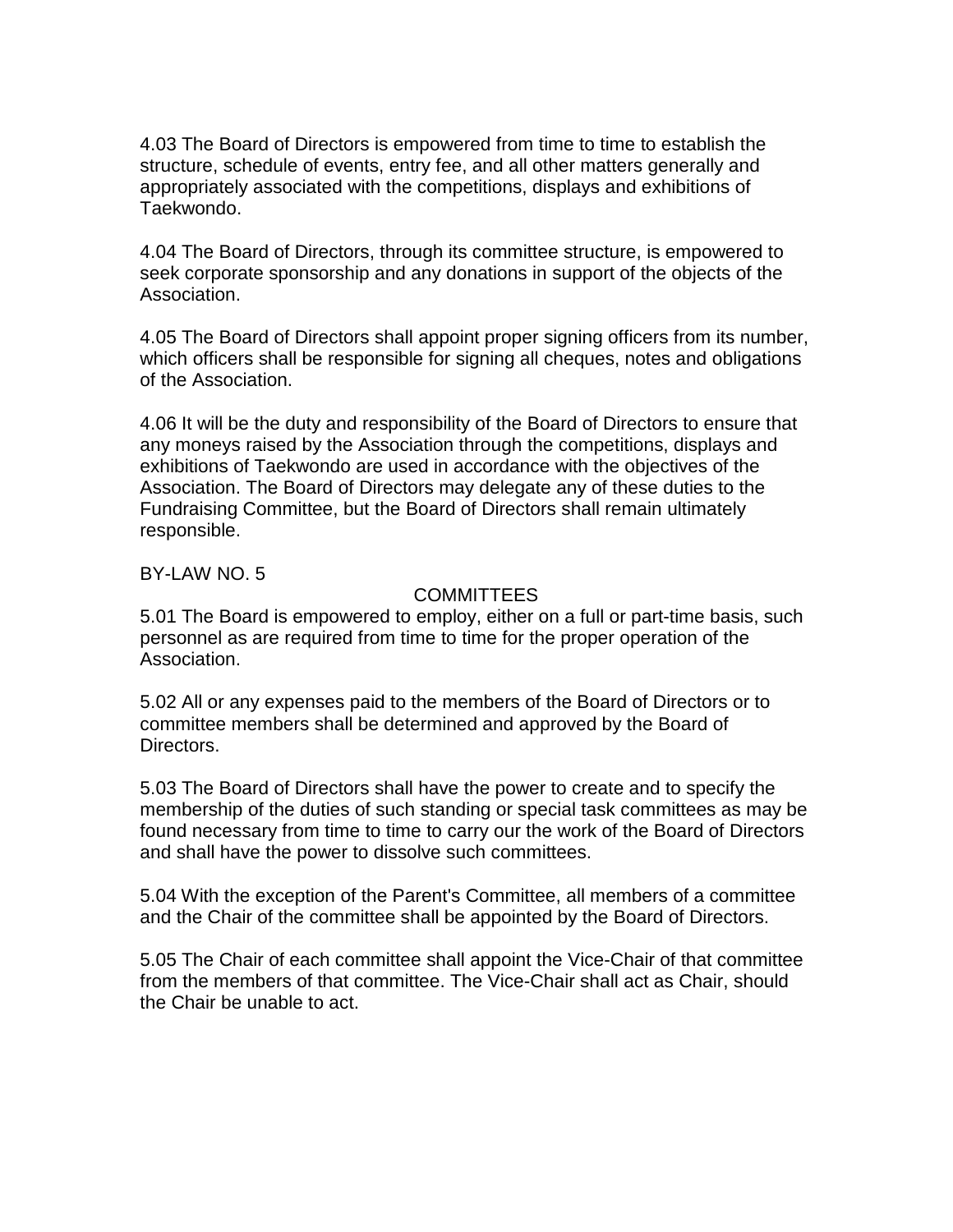- 5.06 These committees include but are not limited to the following:
	- (a) Parent's Committee

(i) The Parent's Committee is responsible for representing the interests of their children and in that respect shall hear from any students who are under the age of 14 years or their parents. (ii) The Parents Committee shall be comprised of the parents of any children who are members of the Association, and shall consist of three to eight members. Three members are the required quorum for any meetings of the Parents Committee.

(iii) The members of the Parents Committee shall elect, from among themselves, a Chair who shall be responsible for the general supervision of the affairs of the Parents Committee including the holding and conduct of any meetings of the Parents Committee.

(b) Discipline Committees

(i) There shall be two committees, each comprised of one Black Belt, one Director and one member or parent of a member of the Association.

(ii) Both committees shall have the power to investigate, adjudicate and punish any of the following violations by a member, instructor or sanctioned school:

(1) Breach of the By-laws of the Association or any written agreement with the Association;

(2) Fighting in public;

(3) Disrespect of a serious nature constituting a breach of the Master Way; or

(4) Conduct unbecoming a member pursuant to the Code of Conduct, including but not limited to conviction of a criminal offence.

(iii) Where a complaint has been made or there appears to have been a violation, an investigation shall be commenced by one committee, hereinafter referred to as the Investigating Committee. Any information obtained shall remain confidential during the course of the investigation and, apart from a hearing, at no time will the members of the Investigating Committee discuss or relate any information relating to an investigation of a violation to the other discipline committee.

(iv) Having concluded its investigation, it is in the discretion of the Investigating Committee to proceed to a hearing of the violation in front of the other discipline committee. The Investigating Committee shall provide the other discipline committee with its notice to proceed with a hearing.

 $(v)$  (a) After it receives notice, the other committee, hereinafter referred to as the Hearing Committee, shall advise both the member, instructor or school being investigated and the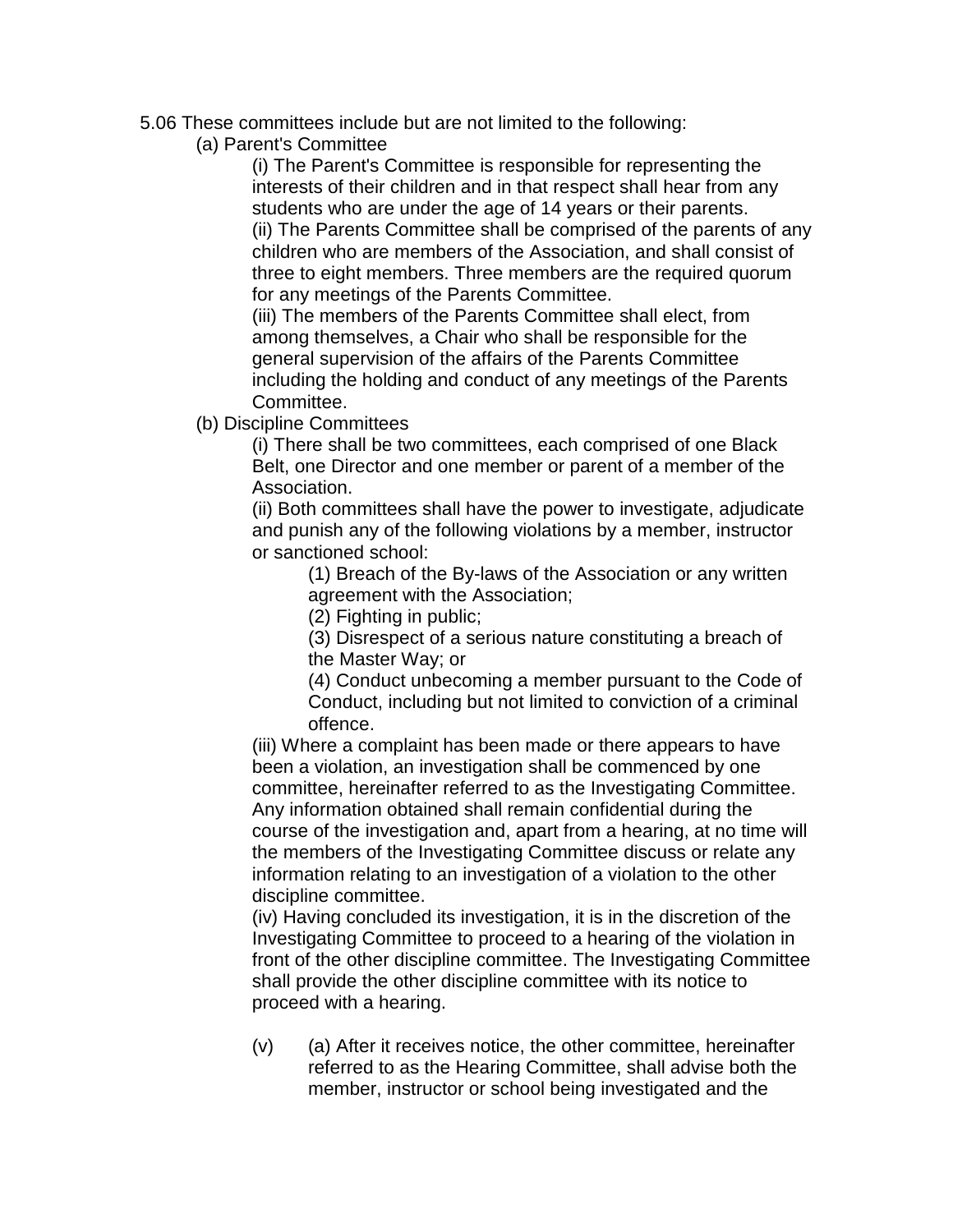Investigating Committee of the date of the hearing, at least 30 days in advance.

(b) After the Hearing Committee has received notice of a hearing from the

Investigating Committee, the Technical Director has the power to suspend an instructor's qualifications so that they are not a Qualified Instructor until he hearing.

(vi) Both sides will have an opportunity to present their case before the Hearing Committee. A representative of the Investigating Committee shall present first, followed by the party being investigated. The hearing shall be closed to the public.

(vii) The Hearing Committee shall render a decision within 30 days. If it finds there was a violation it shall render one of the following penalties:

(1) A reprimand;

(2) Probation on such terms as it deems just;

(3) In the case of a member, termination of their membership in the

Association;

(4) In the case of a Qualified Instructor, revocation of the Association's sanction of their instructor's qualifications; or (5) In the case of a school, revocation of the school's sanction.

(vii) The committees shall alternate the investigation and hearing functions with each new matter.

### (c) Competition Committee

(i) This committee shall ensure that there is an annual provincial tournament, hereinafter referred to as the Provincials, to determine provincial champions for all belts and to determine which Black Belts shall represent P.E.I. at the W.T.F. Taekwondo Association of Canada National Competition.

(ii) The committee shall ensure that any Taekwondo tournaments are sanctioned by the Association and that W.T.F. Taekwondo Rules are followed.

(d) Refereeing Committee

The referee committee shall create and implement policy to govern Provincial Refereeing.

### (e) Fundraising Committee

(i) The Fundraising Committee shall deal with the fundraising of all monies by the Association, including the seeking of corporate sponsorship and any donations in support of the Association. (ii) The Treasurer shall be a member of the Fundraising Committee.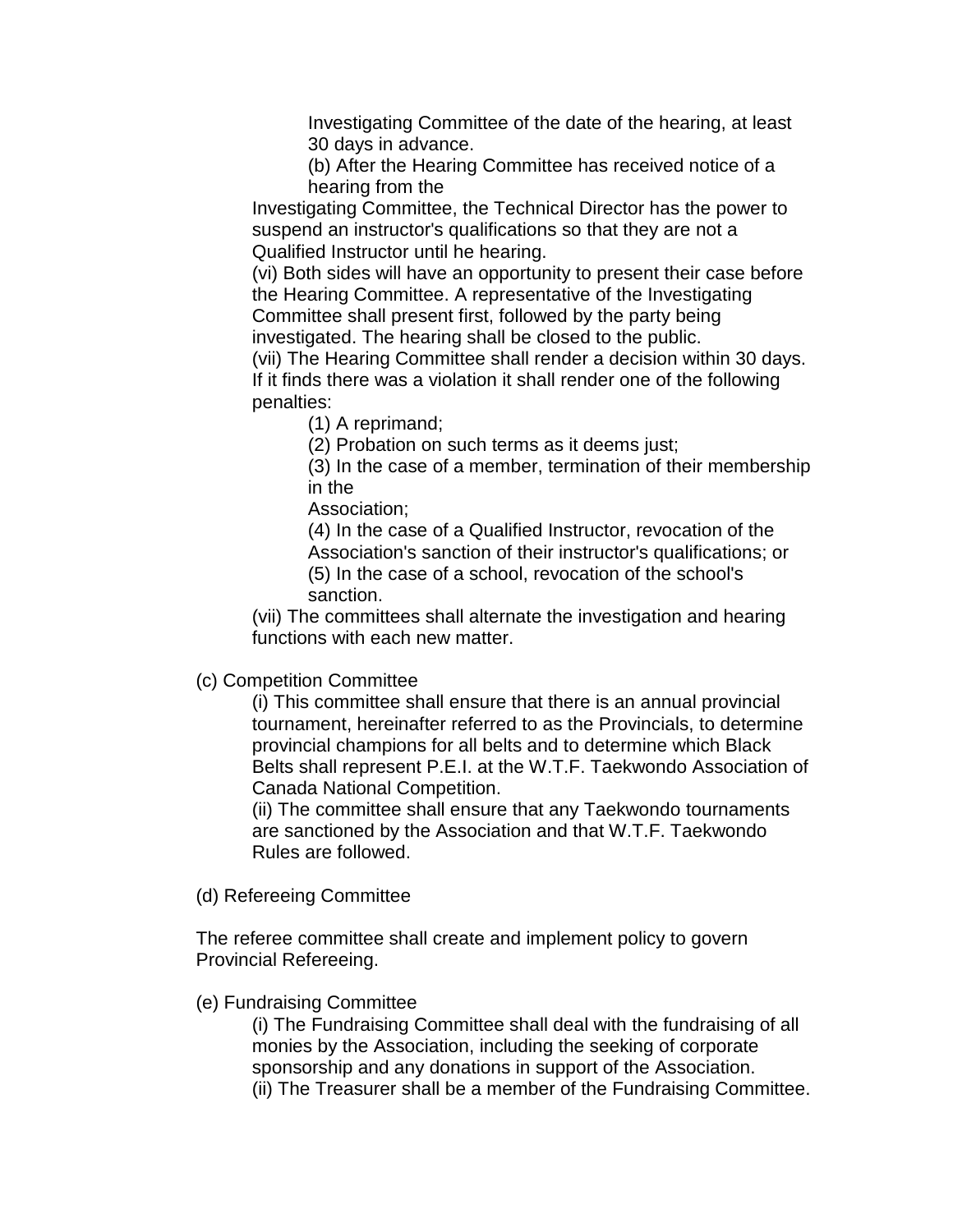### BY-LAW NO. 6

### **MEETINGS**

#### Annual

6.01 The annual meeting of the Association shall be held in Province of Prince Edward, in each and every year. Special meetings of the Association may be held at the call of the Chairman, or at the request of three quarters (3/4) of the Directors of the Association or by three quarters (3/4) of the membership as evidenced by a signed petition.

6.02 The presence of a majority of the Board of Directors shall be necessary to constitute a quorum at all meetings of the Association and any member in good standing of the Association shall be entitled to vote at such meetings.

#### Board Meetings

6.03 The Board of Directors of the Association shall meet at any time at the call of the President or at the request of three quarters (3/4) of the Board of Directors.

6.04 The presence of a majority of the Board of Directors shall be necessary to constitute a quorum at all meetings of the Board of Directors of the Association and any member of the Board of Directors shall be entitled to vote at such meetings.

#### **Notice**

6.05 Notice of all general meetings of the Association shall be given at least thirty (30) days in advance of such meeting and notice of all meetings of the Board of Directors of the Association shall be given at least one (1) week in advance of such meeting, in such manner as is deemed appropriate by the President of the Association from time to time.

Telephone or E-Communication Meetings

6.06 Participation - Holding or participation in meeting by telephone or other electronic communications facilities is prohibited for general or special general meetings of the members, but is permitted for Board, Executive Committee, and the other committee under these bylaws, provided that:

a) at the call to order quorum is established and all of the members of the meeting agree to the meeting by electronic means, and that in the case of a meeting other than telephone all persons entitled to attend the meeting have equal access to the means and at least two-thirds (2/3) of such persons consent, in advance, to the method of communication;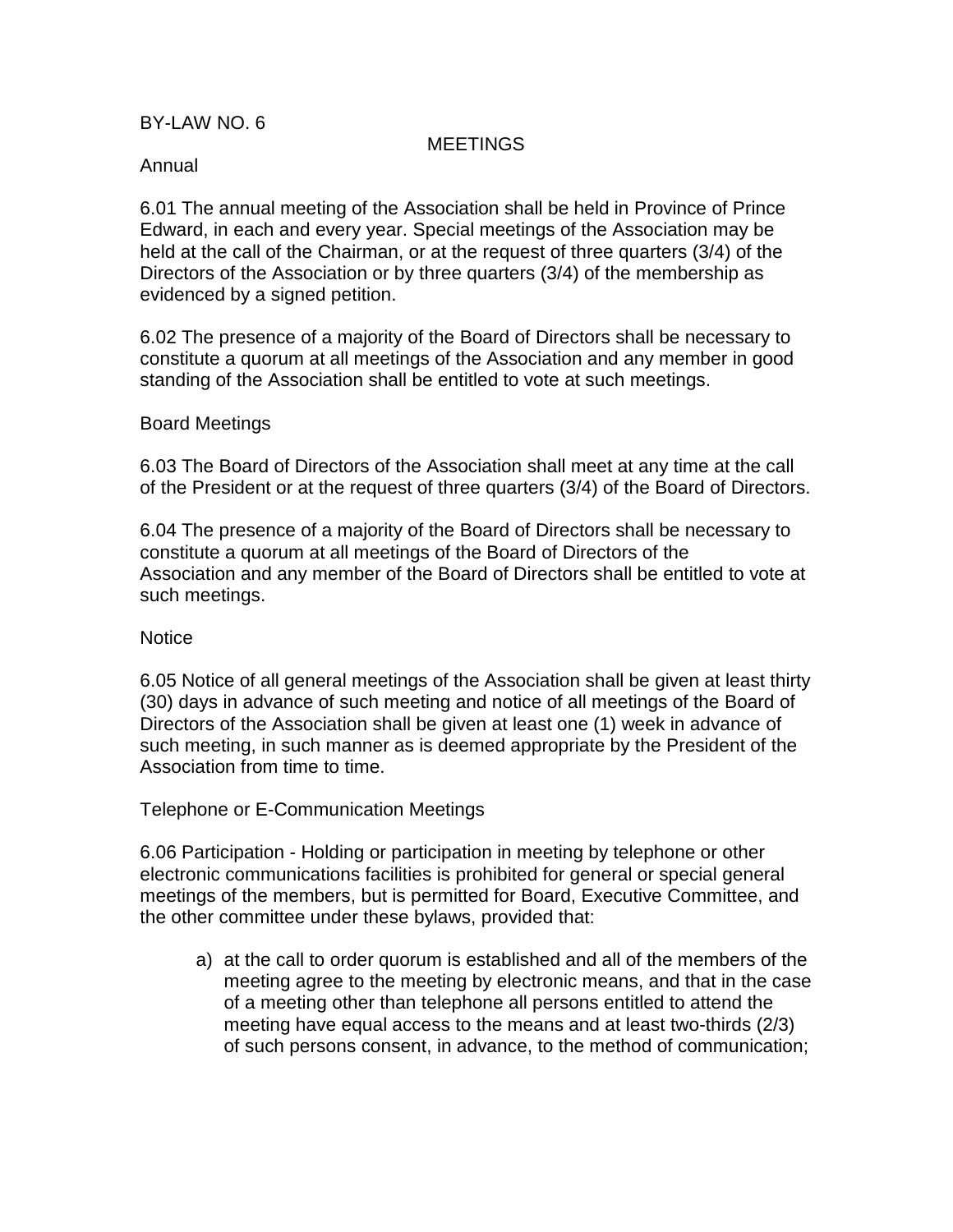- b) such communications facilities permit all persons participating in the meeting to communicate with each other; and
- c) quorum and votes are determined by roll call, except that votes sent electronically will be acknowledged by the chair, or the person designated by the chair to receive them. All electronic voting will be recorded and the results will be filed with the Secretary until a motion to destroy them has been passed or the minutes of the meeting have been approved.

6.07 Communication - Where a meeting by telephone or other electronic communications facilities is permitted each member participating in the meeting by such means is deemed to be present at that meeting. The failure or inability to establish or maintain telephone or other electronic communications facilities shall not, simply because of that fact, invalidate a meeting or make void any proceedings taken thereat provided that quorum is maintained.

BY-LAW NO. 7

# FISCAL YEAR END

7.01 The Association's fiscal year shall be the calendar year extending from the first day of April to the last day of March.

### BY-LAW NO. 8

## SIGNING AUTHORITY

8.01 All contracts, documents, instruments in writing, cheques, drafts or orders for payment of money, notes, acceptances, and bills of exchange drawn, accepted, endorsed and signed by the proper signing officers of the Association shall be binding on the Association without any further authorization or formality.

8.02 The Board of Directors shall have the power from time to time by resolution to appoint any other officer or officers or Directors of the Association to sign specific contracts, documents or instruments in writing.

BY-LAW NO. 9

## SPECIAL RESOLUTIONS

9.01 Special Resolutions, including amendments and additions to the constitution and by-laws of the Association, provided they are not in conflict with the foregoing purposes and objects of the Association, may be adopted at any annual or special general meeting of the Association by a two-thirds vote of the members in good standing present at such meetings.

9.02 Proposed amendments under section 9.01 must be filed with the Association Secretary, in writing, at least fourteen (14) days before the scheduled meeting date, so that it may be provided to members no later than seven (7) days before Association meetings.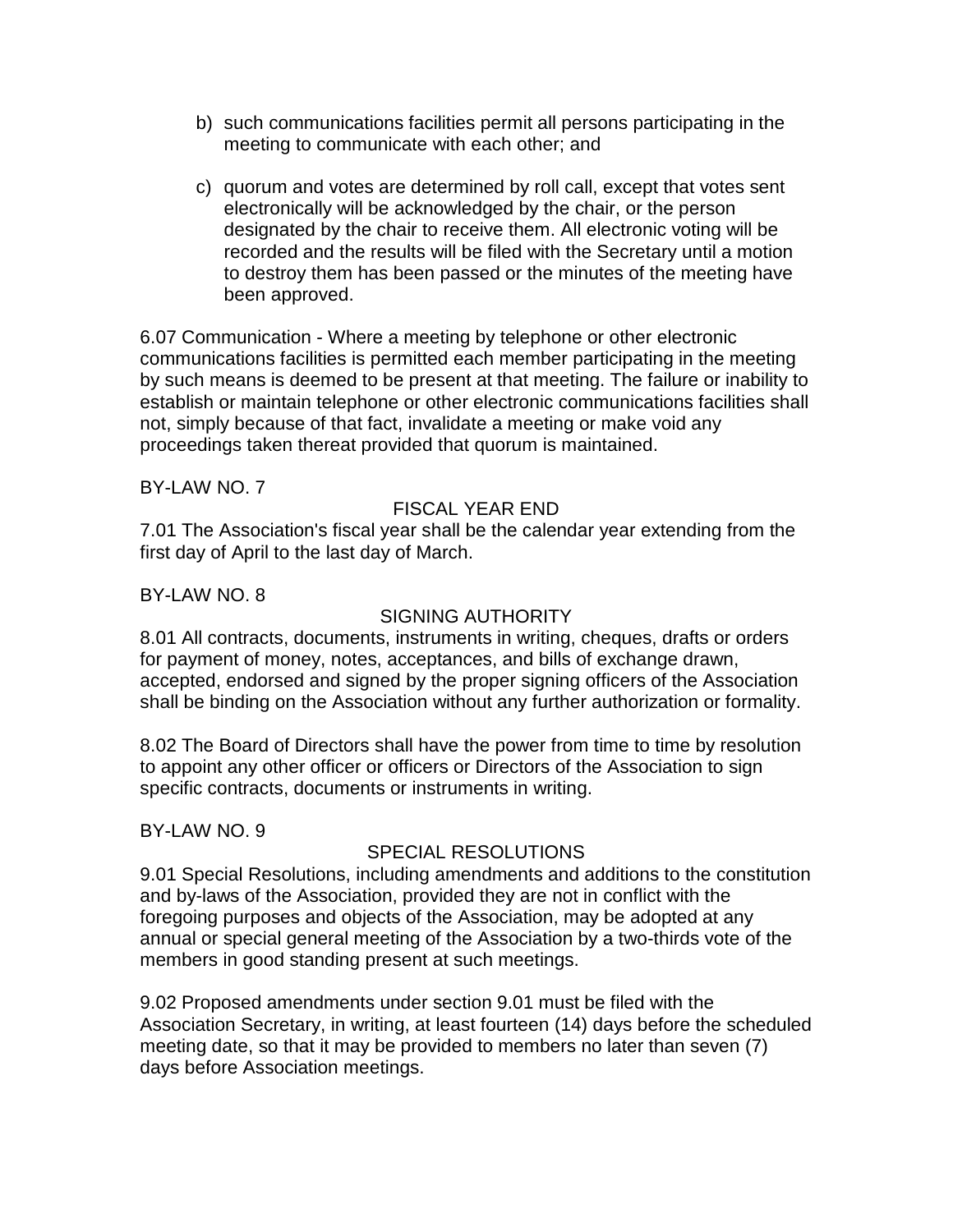9.03 Any amendment so adopted shall immediately become effective unless otherwise provided.

BY-LAW NO. 10

## AUDITORS

10.01 An audit of the financial transactions of the Association shall be made each year by one qualified to do so as designated by the Membership.

BY-LAW NO. 11

### CORPORATE SEAL

11.01 The Board of Directors shall order a seal of the Association that shall be kept in the custody of the Secretary.

### BY-LAW NO. 12

### **DISSOLUTION**

12.01 Upon the dissolution of the Association and after payment of all debts and liabilities, its remaining property shall be distributed or disposed of to charitable organizations which carry on their work solely in Canada and which are recognized under the Income Tax Act of Canada or any organization in existence at the time of dissolution whose objectives are substantially similar to those of the Association and which carries out or plans to carry out those objectives within the Province of Prince Edward Island.

BY-LAW NO. 13

### SANCTIONING

13.01 All schools, clubs or academies (collectively referred to throughout these Bylaws as "schools") purporting to teach Taekwondo must be sanctioned by the Association. While this decision is at the discretion of the Board of Directors, a sanctioned school must have a Qualified Instructor approved by the Association.

13.02 All Taekwondo competitions must be sanctioned with the consent of twothirds of the Board of Directors in attendance at that meeting. Any posters, brochures or flyers must contain the following written statement: "This event is sanctioned by the P.E.I. Taekwondo Association."

13.03 Members can only compete in non-sanctioned tournaments in P.E.I. with the consent of two-thirds of the Board of Directors in attendance at that meeting. Students of a non-sanctioned school, club or instructor cannot compete or otherwise participate in any tournament sanctioned by the Association, including the P.E.I. Provincial Finals, without the consent of twothirds of the Board of Directors. This prohibition applies even if a sanctioned event is open to other styles of martial arts.

13.04 In the event that a non-sanctioned school is opened or a non-sanctioned event is held the Board of Directors may take whatever action they deem